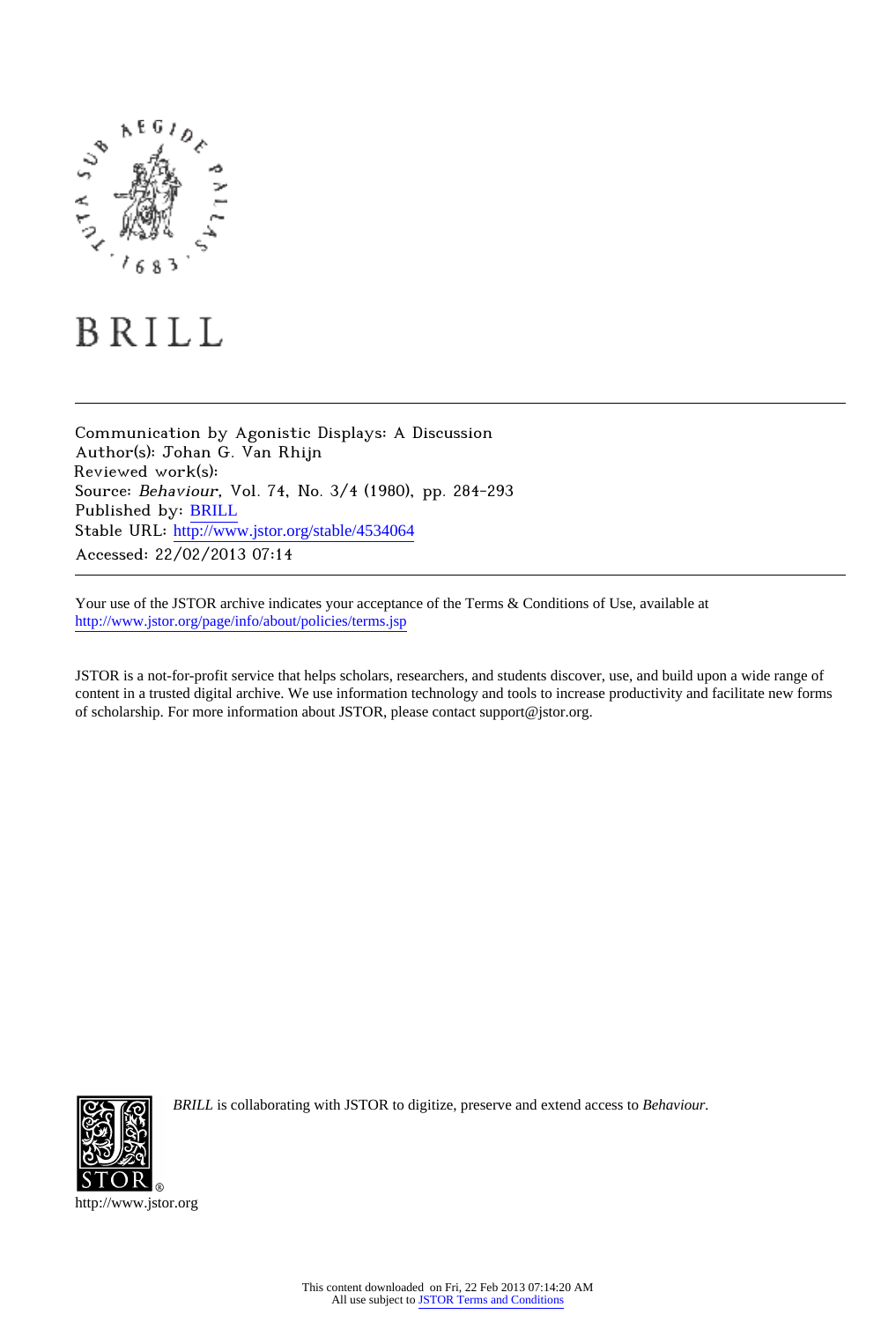# **COMMUNICATION BY AGONISTIC DISPLAYS: A DISCUSSION**

**by** 

**JOHAN G. VAN RHIJNI)** 

**(Department of Zoology, University of Groningen, The Netherlands)** 

**(Acc. 10-III-1980)** 

#### **THE- PROBLEM**

**In an earlier issue of this journal CARYL (1979) posed the question: "Is information about the probability of attack an important component of the message conveyed by an aggressive display?" (pg. 136). He discussed the predictions of the "War of Attrition" model (MAYNARD SMITH, 1974), comprising that information about the probability of attack should be concealed. He further re-analysed the data published in a number of papers (STOKES, 1962a, b; DUNHAM, 1966; ANDERSSON, 1976). These papers were originally presented as evidence for the traditional ethological view: threat displays have been evolved to serve communication about intentions (e.g., MOYNIHAN, 1955; CULLEN, 1966; SMITH, 1977). Nevertheless CARYL concluded that in none of these cases communication about attack readiness could be proved. In two cases (blue tit: STOKES, 1962a; great skua: ANDERSSON, 1976) information about the escape probability appeared to be conveyed. The "War of Attrition" model, however, predicts neither transfer of information about attack, nor about escape. The finding that information about escape was transferred, and a few other peculiarities in the data compelled CARYL to be careful in his interpretation. He emphasized the explanatory power of the "War of Attrition" model, and considered it as a good, but not necessarily the best, model for explaining behavioural data (pg. 166).** 

**The previous paper in this issue (BoSSEMA & BURGLER, 1980) clearly shows that in captive jays information about the probability of attack is conveyed by subtle actions. For this case the "War of Attrition" model is certainly not fitting. One might therefore wonder to what extent BOSSEMA** 

**<sup>1)</sup> I would like to thank Professor G. P. BAERENDS, Dr I. BOSSEMA, Miss M. K. CARLSTEAD, Dr P. G. CARYL, Professor J. P. KRUIJT, Mr J. SCHILSTRA and Mr R. VODEGEL for their comments, Mrs H. LOCHORN-HULSEBOS fortyping the manuscript, and Mrs G. BAEYENS for correcting the French resume.**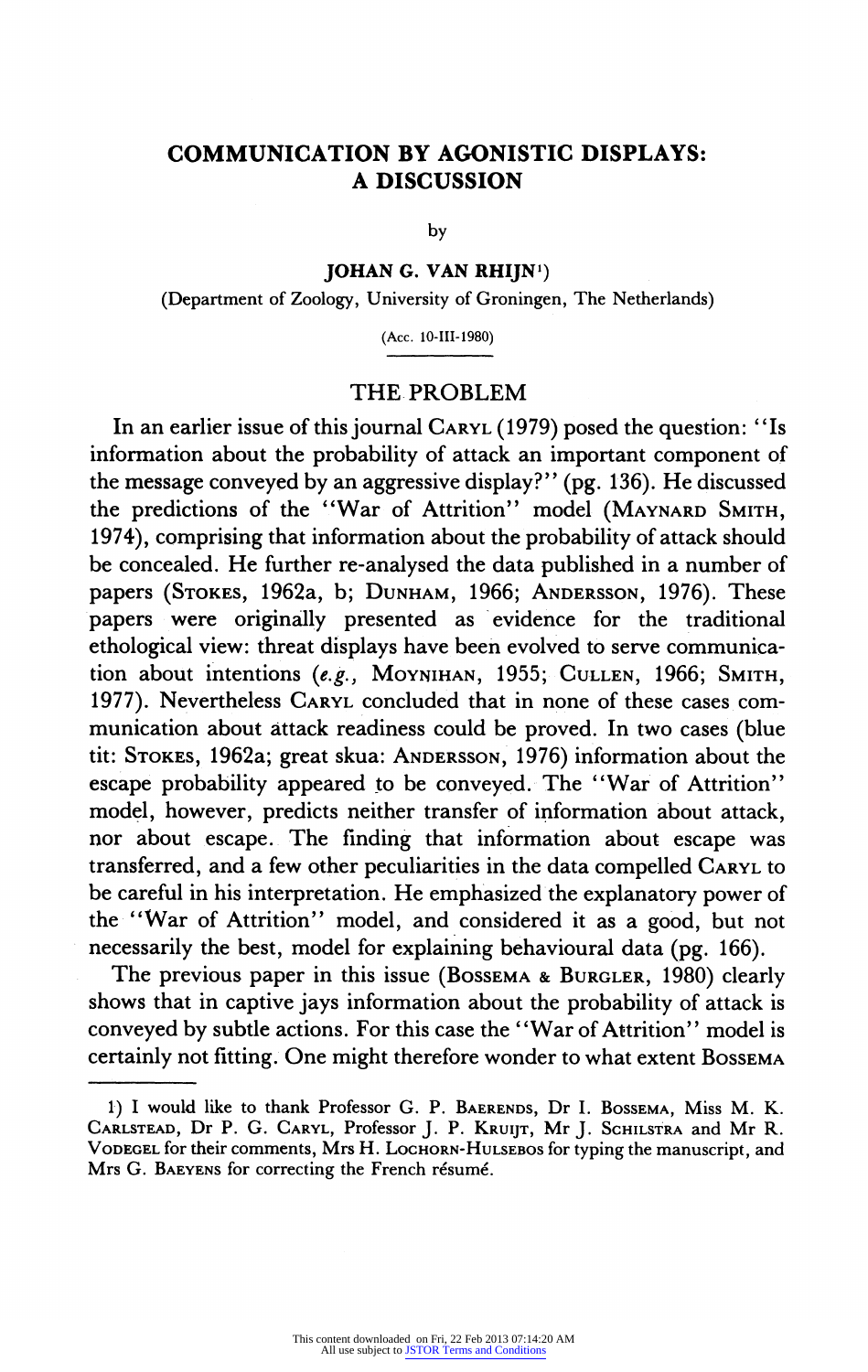**& BURGLER'S material differs from that investigated by CARYL. I want to consider three possible sources for these opposite results:** 

- **1. the jays made use of individual recognition in the settlement of conflicts, while the animals in the work cited by CARYL possible did not,**
- **2. BOSSEMA and BURGLER only considered subtle actions, while the other authors mainly considered elaborate and, at least for the human observer, conspicuous action patterns, and**
- **3. BOSSEMA and BURGLER used different methods for measuring the probability of attack than the other authors.**

**In this paper I further want to discuss two topics which are of current interest as a consequence of the application of game-theory to the evolution of fighting behaviour (MAYNARD SMITH & PRICE, 1973; MAYNARD SMITH, 1974; PARKER, 1974; MAYNARD SMITH & PARKER, 1976; DAWKINS & KREBS, 1978; MAYNARD SMITH, 1979):** 

- **1. bluff, exaggeration of features which are used by opponents to estimate the potential danger by the bearer of these features, and**
- **2. graded signals, indicating different levels of the attack readiness of the performer of these signals.**

**It is probable that individual recognition influenced the evolution of bluff and graded signals in a way which has (until now) hardly been considered in the game-theory models. BOSSEMA and BURGLER'S data will be of great help in developing ideas about how "bluffers" may be selected against, and how "graded signals" may evolve.** 

## **INDIVIDtJAL RECOGNITION**

**The jays in BOSSEMA and BURGLER's experiments certainly knew their group members personally. VAN RHIJN & VODEGEL (in press) showed that, if individual recognition is involved, it would be a good strategy (under certain conditions) to exchange honest information about the readiness to attack. It might therefore be suggested that CARYL (1979) did not find this exchange of information, because the animals he referred to did not recognize their opponents individually. I want to consider this suggestion by a careful examination of the papers cited by CARYL.** 

**STOKES (1962a, b) studied the interactions between titmice at a winter feeding station. It has been shown (BRIAN, 1949; DRENT, in prep.) that at feeding stations stable dominance hierarchies exist in tits. In view of the large amount of evidence provided by the latter authors, it is likely that these hierarchies are based on individual recognition.** 

**DUNHAM (1966) made his observations on six hand-reared grosbeaks, kept together in a group. Unfortunately he gave no information about in-**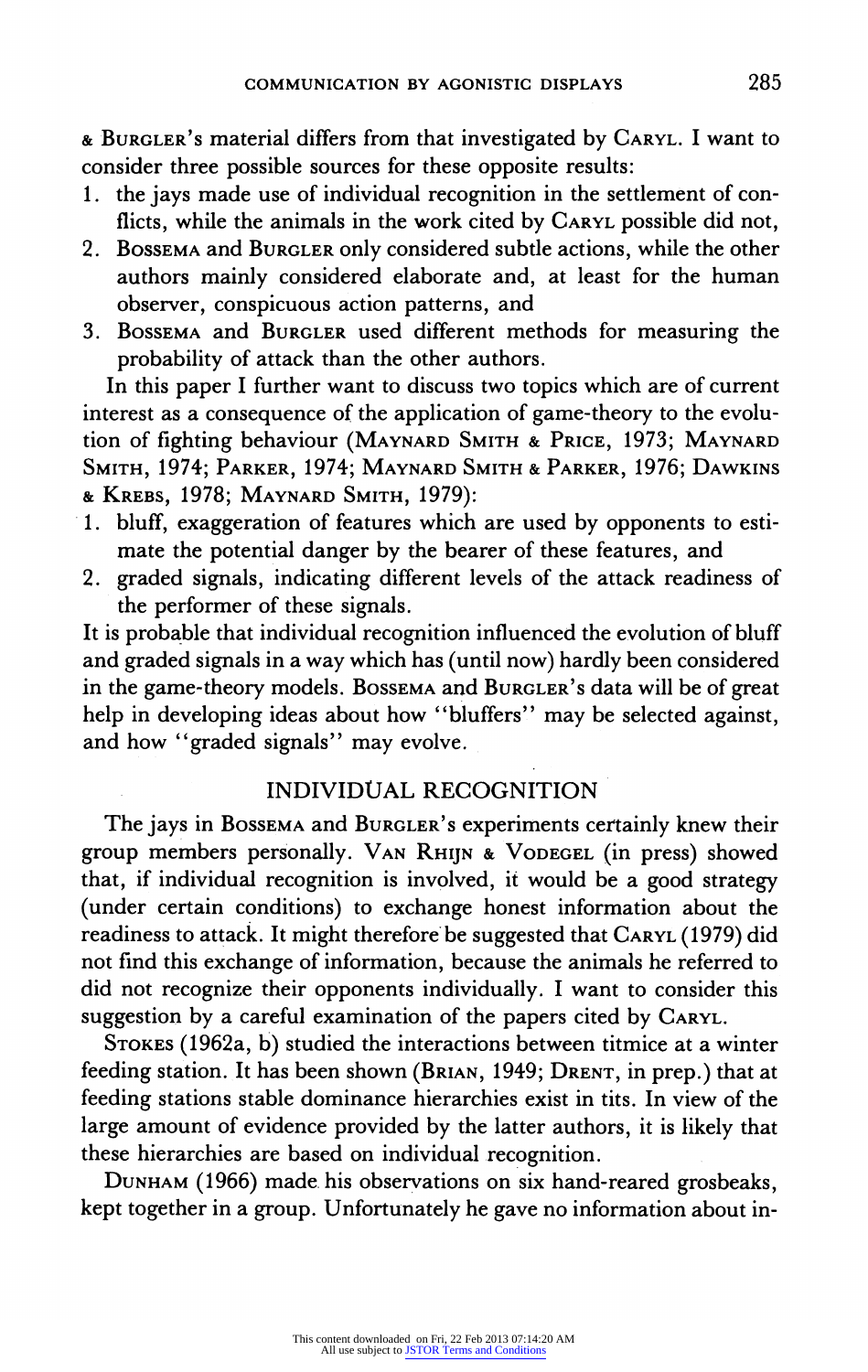**dividual behaviour. I would expect clear differences in behaviour between the six group members. Under DUNHAM'S conditions I presume perfect individual recognition.** 

**ANDERSSON (1976) analysed the behaviour of skuas in a club. PERDECK (1960, p. 133) remarks that in this species a "club is not a haphazard gathering of birds". In the central part of the club PERDECK observed many birds close together. The individuals were not very aggressive in this central part, and not attached to a distinct spatial position. In the peripheral part (obviously where ANDERSSON collected most of his data) the birds were highly aggressive and defended temporary club-territories. The territory-holders often attacked intruders. To me it is not very clear how frequently neighbouring territory-owners attacked each other, but it seems to be likely that an individual has a large number of aggressive encounters with each of a few neighbours, and perhaps only a few en**counters with each of the intruders (perhaps many individuals). So, it is **certainly possible that the skua uses information about earlier conflicts with the same opponent. At any rate, ANDERSSON (pers. comm.) has the strong impression that his animals made use of individual recognition in the settlement of conflicts.** 

**Summarizing, the suggestion that CARYL did not find an exchange of information about attack readiness because the animals did not recognize**  their opponents individually can be repudiated.

# **SUBTLE ACTIONS AND ELABORATE ACTION PATTERNS**

**The dominant communicators in BOSSEMA & BURGLER'S experiments mostly performed only a very subtle action (monocular or binocular looking at a long or a short distance). CARYL'S paper mainly concerns elaborate and conspicuous action patterns (often called: "ritualized displays"), on which most ideas about communication about aggressiveness were based (e.g., MOYNIHAN, 1955; BLURTON JONES, 1968; GALUSHA & STOUT, 1977).** 

**VAN RHIJN & VODEGEL'S (in press) simulations demonstrated that, if individual recognition is important, an animal should (under certain conditions) give a warning before attacking a known opponent. They did not differentiate between simple gestures and elaborate action patterns as warnings. It is easy to see, however, that the only demand made upon a warning is that it is likely to be understood by the opponent. One might therefore expect that, if the intentions of an animal can be conveyed by simple gestures, natural selection will work against the development of**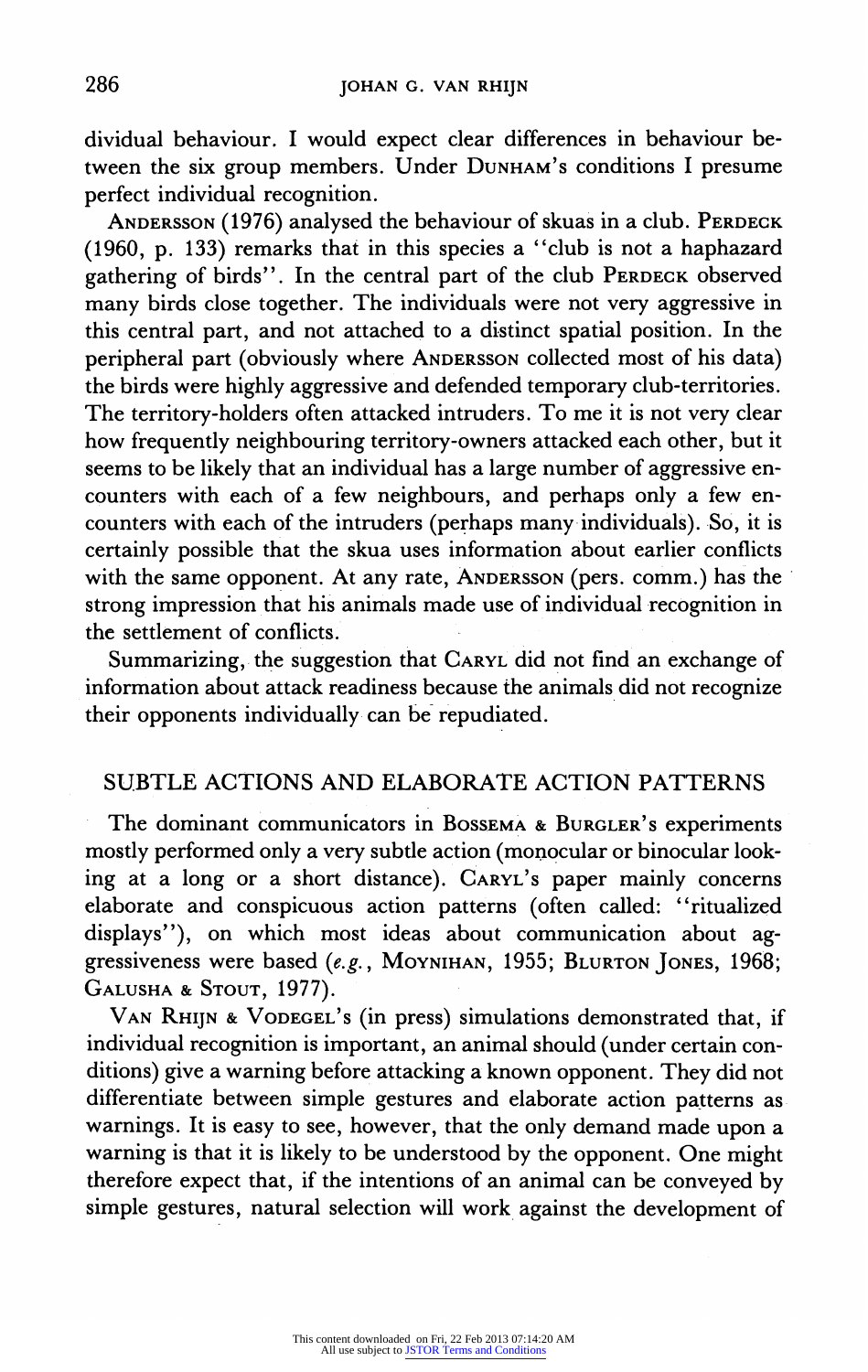**elaborate (energy consuming) action patterns as warnings. This implies that CARYL could be right in his suggestion that "information about the probability of attack" is not "an important component of the message conveyed by an aggressive display" (CARYL used the word "display" here in the sense of elaborate action pattern). In fact the use of the term "ag**gressive display" is reprehensible in this context. It indicates that infor**mation about intentions is displayed.** 

**A considerable part of the information conveyed by elaborate action patterns during conflicts seems to concern the quality of each of the contestants. MAYNARD SMITH (1979) makes a clear distinction between information about intentions (or motivation), and information about the**  "**resource-holding potential**" or "RHP" (strength, size, ownership, *etc.*: **PARKER, 1974). He claims that during contests mainly information about RHP is transferred, because it affects the outcome of an escalated contest (while intentions can easily be exaggerated). I expect that information about intentions will be transferred if there is a clear asymmetry between both contestants (and if this asymmetry is known to them), and if liars about intentions can be detected. On the other hand, information about RHP** will be transferred if a possible asymmetry is not yet known to both **contestants. In these cases the animals have to evaluate each other's RHP before risking a dangerous fight with a — perhaps — stronger opponent. There are several examples of elaborate action patterns containing information about strength. It seems to be impossible to exaggerate this information, because the strength of the performer is a causal factor for the pitch, the form, or the duration of that display (DAVIES & HALLIDAY, 1978; CLUTTON-BROCK & ALBON, 1979; VAN RHIJN, in prep.).** 

**Symmetric contests are very rare. In many cases, however, existing asymmetries are partly or wholly unknown to the contestants. One might therefore expect that in many aggressive conflicts both information about RHP and information about intentions is transferred. One might even imagine that many signals used in aggressive situations contain both kinds of information. This idea is supported by the fact there is no sharp boundary between subtle actions and elaborate action patterns: the distinction is artificial. Consequently I presume that, if liars about intentions can be detected, even elaborate action patterns may contain some information about the intentions of the performer. This presumption is not in accordance with the results of CARYL'S re-analysis.**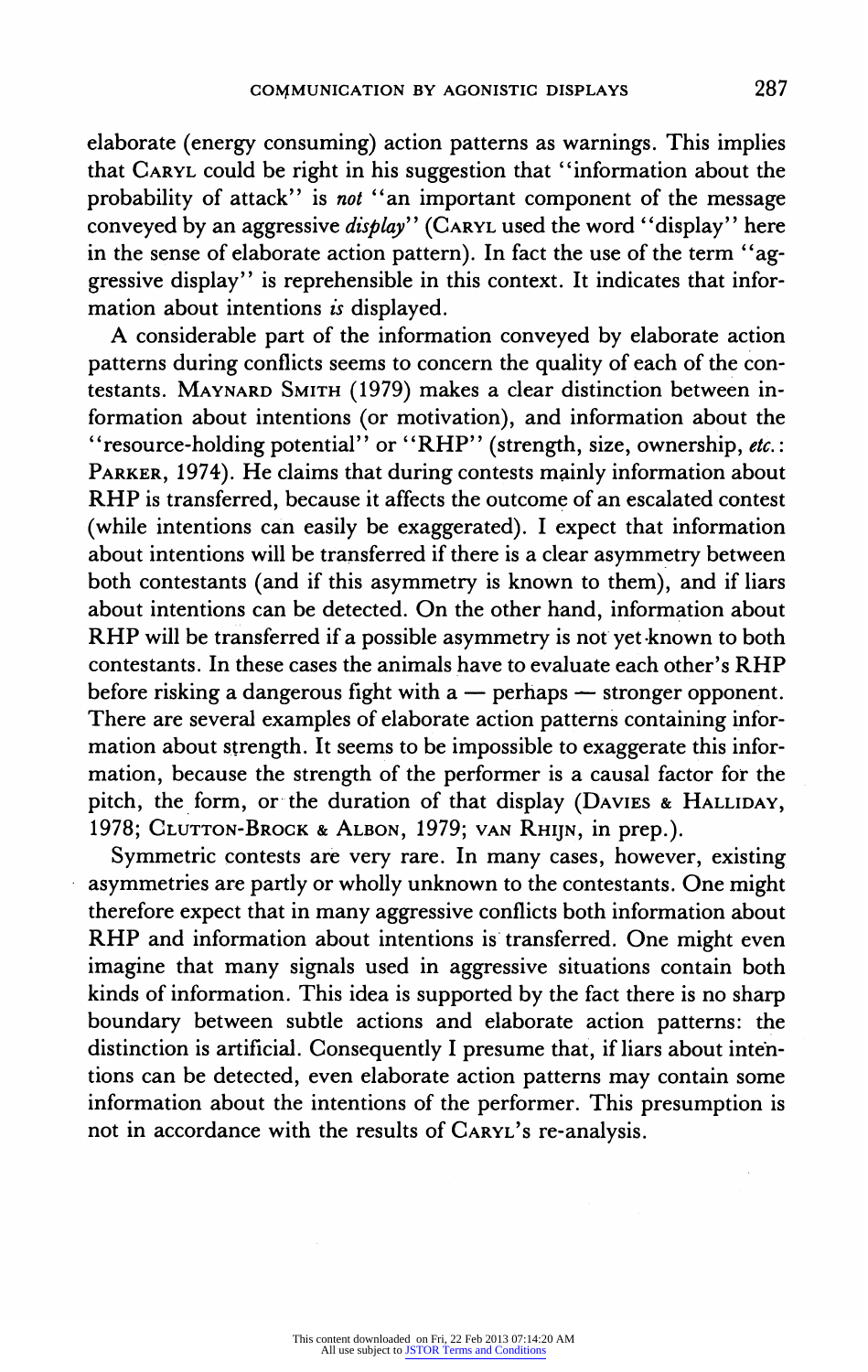#### **METHODS FOR MEASURING THE ATTACK READINESS**

**BOSSEMA and BURGLER'S paper demonstrates that it is possible to con**sider "standard situations" under (semi)natural conditions. The "standard" is the reaction of the opponent. For each "standard" Bossema and **BURGLER determined to what extent the different actions were followed by attack. Although the absolute measures for the attack readiness differed strongly in the different "standard situations", the measure for the different actions relative to each other were similar to a great extent.** 

**The methods used in the papers cited by CARYL are certainly less powerful. In all papers the measurement of information about attack and escape was based on the probabilities that the different displays of the actor were followed by attack or escape by the actor, irrespective of the behaviour of the reactor. In both BOSSEMA and BURGLER's and my opinion this procedure is incorrect. I shall illustrate this with an example. Suppose that a given display of a dominant animal is always followed by attack if the subordinate does not retreat within a short period. Consequently, during the display of the actor, the probability of the reactor retreating is high, and thus, after the display the probability of attack by the actor is low. If this last probability would be used as a measure for information about attack, the conclusions could be completely wrong.** 

**CARYL also considers this possibility, and argues that in that case there would be an inverted U-shaped relationship between the observed probability of attack and the actual level of the readiness to attack. I doubt whether some kind of relationship can be assumed between these variables. For instance, one might also imagine that during a display indicating a very high level of readiness to attack, an opponent will often**  have no time to retreat before the actor starts its attack. CARYL further **argues that if the probability to attack is influenced by the opponent's behaviour, one should expect more attacks towards a stuffed opponent,**  which can not retreat, than towards a live one. He quotes **BLURTON** JONES **(1968) to show that this is not the case for the great tit. CARYL concluded from this that the probability of attack is not influenced by the opponent's behaviour. On the other hand BLURTON JONES shows that there is an influence of the opponent because the transition probabilities differ between situations with a stuffed opponent and with a live one. Furthermore, I doubt whether CARYL's expectation (more attacks towards a stuffed opponent) is valid, since the stimulus characteristics of a stuffed opponent are certainly not equal to those of a live one. I feel confident that Caryl underestimates the influence of the reactor's behaviour on the pro-**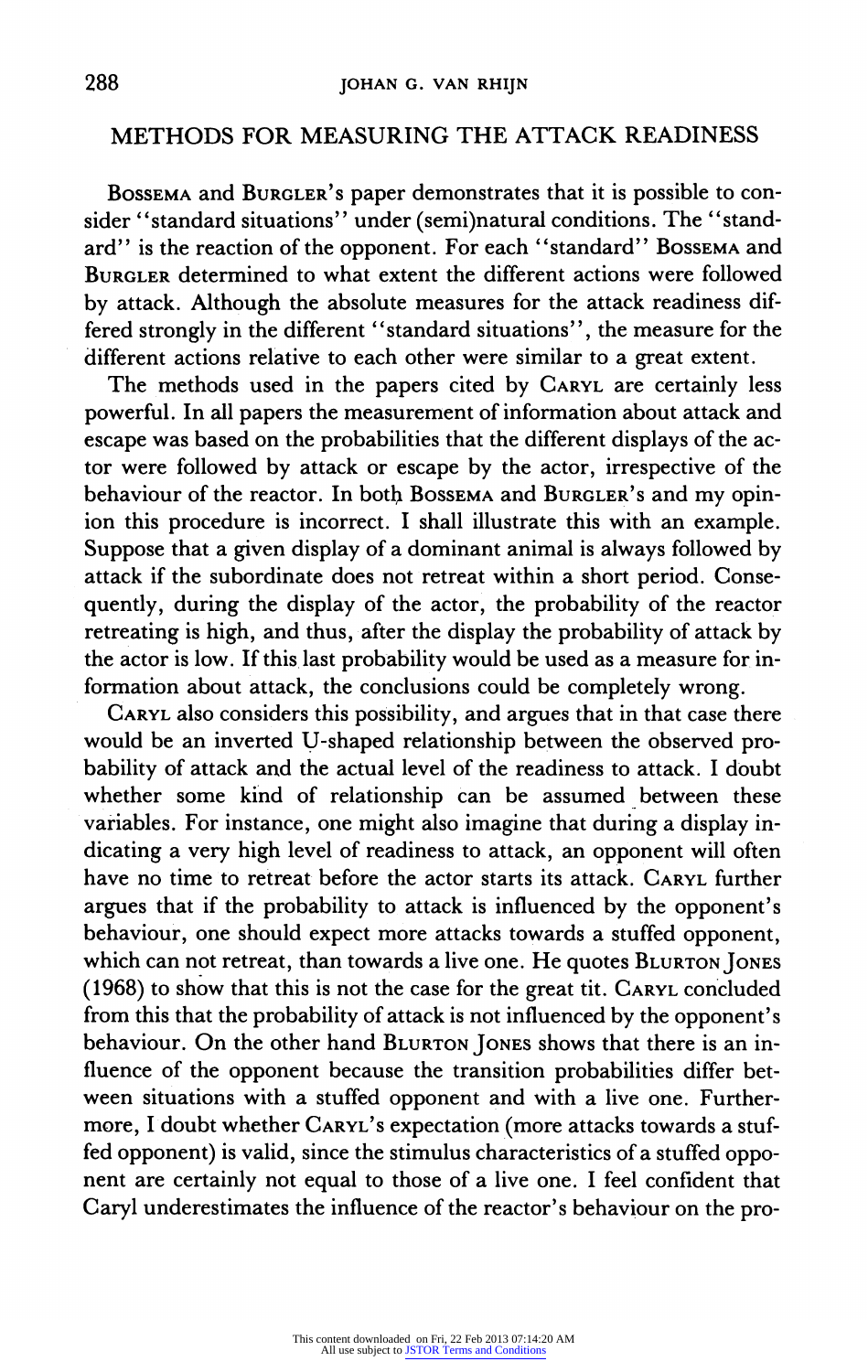**bability to attack of the actor. Consequently, the fact that he failed to find communication about the attack readiness could be attributed to defective methods in the original papers.** 

### **ON BLUFF**

**The behaviour of the jays in BOSSEMA and BURGLER'S experiments is best comparable to the "Threat-dominance" strategy proposed by VAN RHIJN & VODEGEL (in press). In short, this strategy implies that in confrontations the dominant individuals always warn and subsequently attack if the subordinates do not retreat, and that the subordinates mostly retreat, but occasionally perform behaviour like dominants. In agree**ment with this strategy were the facts *(BOSSEMA, pers. comm.)* that (1) **attacks were - in the majority of the cases - preceded by a warning, and (2) subordinate individuals sometimes provoked attacks of dominants. The following features, occurring in the behaviour of the jays, were not taken into account in the description of the "Threat-dominance" strategy: (1) pursuits by dominants rarely continued for a long period and seldom led to injuries (not to mention serious injuries), and (2) subordinates never attacked a dominant individual. It becomes clear, that the strategies used in the simulations (VAN RHIJN & VODEGEL) are simplifications of many real strategies.** 

**One might wonder why the jays spent a considerable amount of time and energy in these short lasting, not very dangerous pursuits. In the situations considered by VAN RHIJN and VODEGEL the "Threatdominance" strategy never appeared to be the most successful. They, however, did not believe that it was a nonsense strategy. They were convinced that if the strength of an individual is not constant over time, a situation which they did not consider, and if the dominance hierarchy can be adapted in the course of time, the "Threat-dominance" strategy must be the most successful under certain conditions. In the jays, however, the dominance hierarchy is very stable. It is difficult to see that the animals would spend such a large investment for extremely rare changes. I therefore think that there is a second factor (which may even be more important than the previous one), namely the testing of the honesty of the signals of the opponent. VAN RHIJN and VODEGEL asserted that, if individual recognition plays a role, bluff can hardly evolve, because bluffers shall mostly be recognized. They did not indicate in detail by what mechanism bluffers would be recognized. I presume that a modified "Threat-dominance" strategy (with short provocations of submissives,**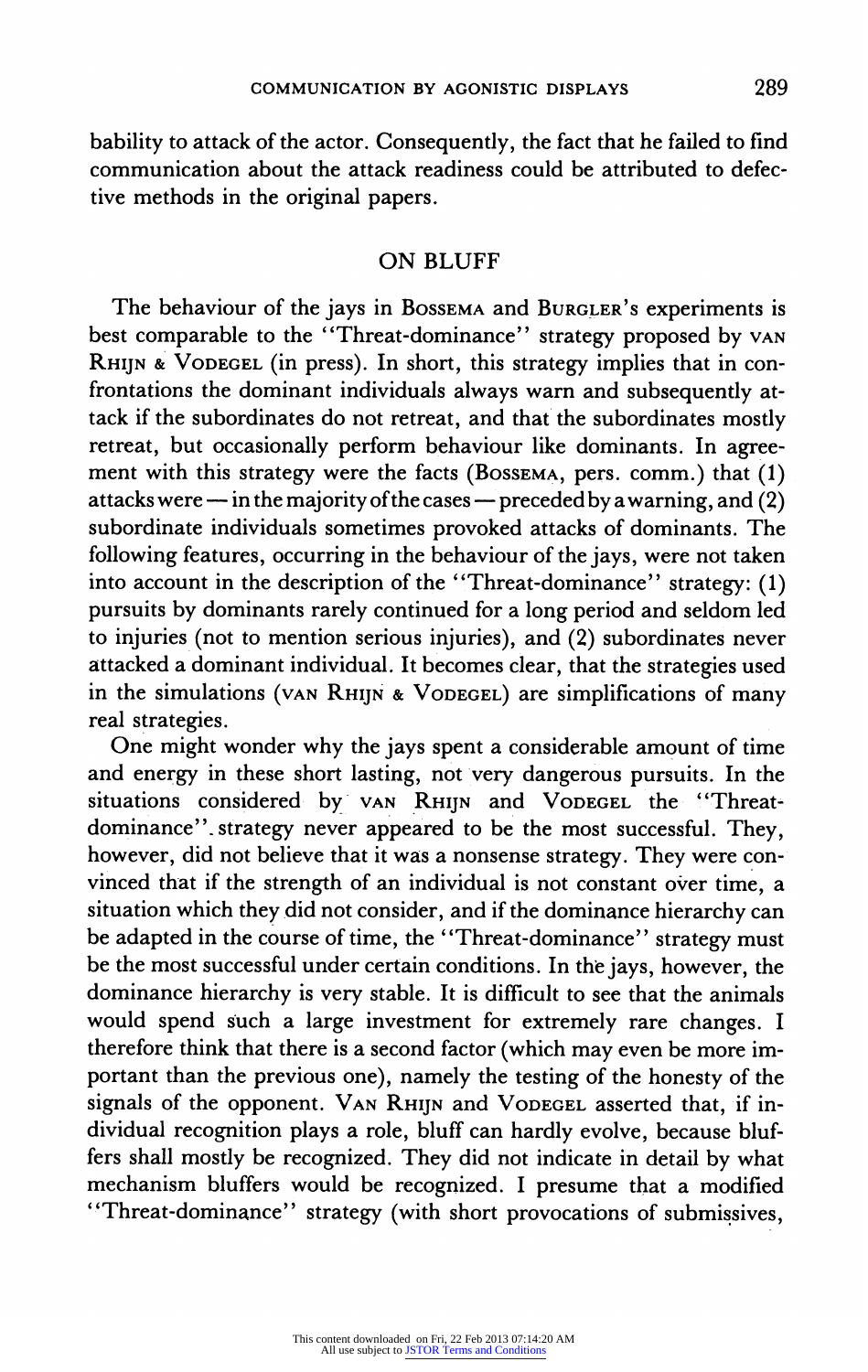**which seldom led to injury, and no real attacks of subordinates against dominants) offers an excellent mechanism to prevent bluff about intentions (in situations with stable dominance orders). To prevent bluff about RHP during the settlement of the dominance hierarchy, a similar strategy (with longer retaliations and infrequent attacks against animals**  which seemed to be dominant in earlier conflicts) might be the most effec**tive.** 

## **GRADED SIGNALS**

**BOSSEMA and BURGLER distinguished four different threat categories by the dominant: monocular or binocular looking at a long or a short distance. These categories were clearly associated with different levels of the attack readiness, and may thus be treated in an analogous way as graded signals. It may be questioned why a dominant individual uses threat categories indicating different levels of attack-readiness in order to intimidate subordinates. It could be argued that a dominant should be successful after any signal indicating its interest in a resource which is (or could be) exploited by a subordinate. The phenomenon of "graded**  signals" also posed a problem to DAWKINS & **KREBS** (1978).

**VAN RHIJN and VODEGEL did not consider the possibility of graded signals. On the basis of their simulations, however, it is not very difficult to see that there may be a successful strategy in which different warnings with increasing strengths are given before a real attack occurs. In cases with perfect knowledge about strengths VAN RHIJN and VODEGEL made plausible that the superiority of the "Threat-right" strategy (attacks preceded by a warning, only from dominants towards subordinates) over the "Attack-right" strategy (a similar strategy, but without a warning before attacking) was due to differences in the costs of a warning and an attack. It must therefore be possible to demonstrate that, in certain conflicts, it would be adaptive for a dominant to signal first with a warning costing almost nothing, then, if the submissive does not react in the desired way, signal with a warning costing a little bit more, etcetera, before performing a real attack with the highest cost. There are indications (BOSSEMA, pers. comm.) that this phenomenon occurs in the jays.** 

**Graded signals could also be important in the weighing of interests (for a given resource) of different animals against each other. The individual with the greatest interest can be expected to be prepared to invest more than another individual in a contest with the resource concerned at a stake. A contest may therefore easily be settled without escalation in favour of the animal which signalled with a higher intensity than its oppo-**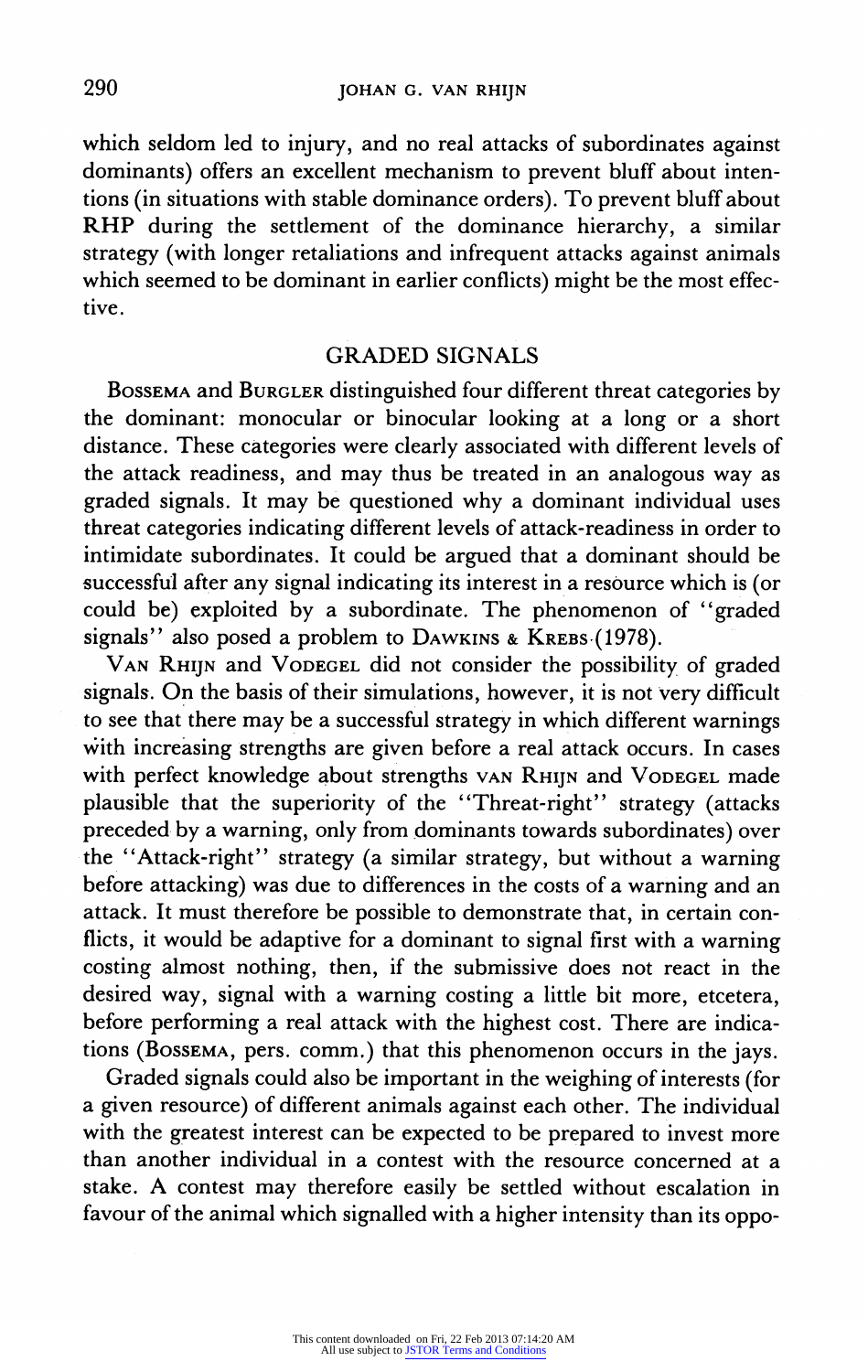**nent. However, there must be a mechanism preventing an animal signalling with an intensity which is more than a reflection of its actual interests. It has been discussed already in the previous section how bluff can be opposed by means of individual recognition and regular testing of the opponents. In that situation, however, opponents also have knowledge about each other's strengths, being another predictor for the outcome of an escalated fight. One might therefore imagine that in groups of animals in which the individuals know each other (and each other's strengths), conflicts are settled by means of a process of heterogeneous summation of the strength-difference (known to the individuals) and the interest-difference (indicated by the signals). This process is analogous to the processes involved in the summation of different characteristics of the same stimulus situation (e.g., DAWKINS, 1969; BAERENDS & KRUIJT, 1973), and in the summation of motivational factors and external factors (e.g., BAERENDS, BROUWER & WATERBOLK, 1955). In the jays there are only slight indications for the hypothesis that graded signals play a role in a process of heterogeneous summation. One indication is that submissive individuals take greater risks if the dominant individual signals only weakly. In these cases they might more often succeed in stealing food from a dominant. However, there are not yet indications that submissive jays try to supplant dominant individuals if the interests are strongly different (BOSSEMA, pers. comm.). Nevertheless, I presume that this phenomenon does occur in many vertebrate species.** 

#### **SUMMARY**

**This paper discussed the information content of threat signals. It was an attempt to explain the inconsistencies between the points of view of model-builders using game theory as a tool (represented in a paper by CARYL in 1979 in this journal), and of the (mainly field-) ethologists spending a considerable part of their time observing animals in groups (expressed for instance in the paper by BOSSEMA & BURGLER in this issue).** 

**Arguments were presented for the transfer by threat signals of both information about intentions (motivation), and information about "resource-holding potential" (strength, ownership, etc.). Individual recognition was expected to be associated with honest signals about intentions. CARYL'S deviating findings could not be attributed to an absence of individual recognition in the animals he considered. His findings could also not be explained very well by the fact that he hardly considered subtle signals, although the present paper argued that information about intentions is mainly given by subtle signals, and information about resource-holding potential by elaborate action patterns. Imperfect methods in the papers cited by CARYL were considered as the most important source for the deviations.** 

**Finally it has been discussed to what extent observational data as presented by BOSSEMA and BURGLER help in solving problems raised by the model-builders. The occurrence of frequent, short escalations has been suggested as a mechanism for preventing bluff. The evolution of graded warning-signals could be related to (1) the low cost of a warning as**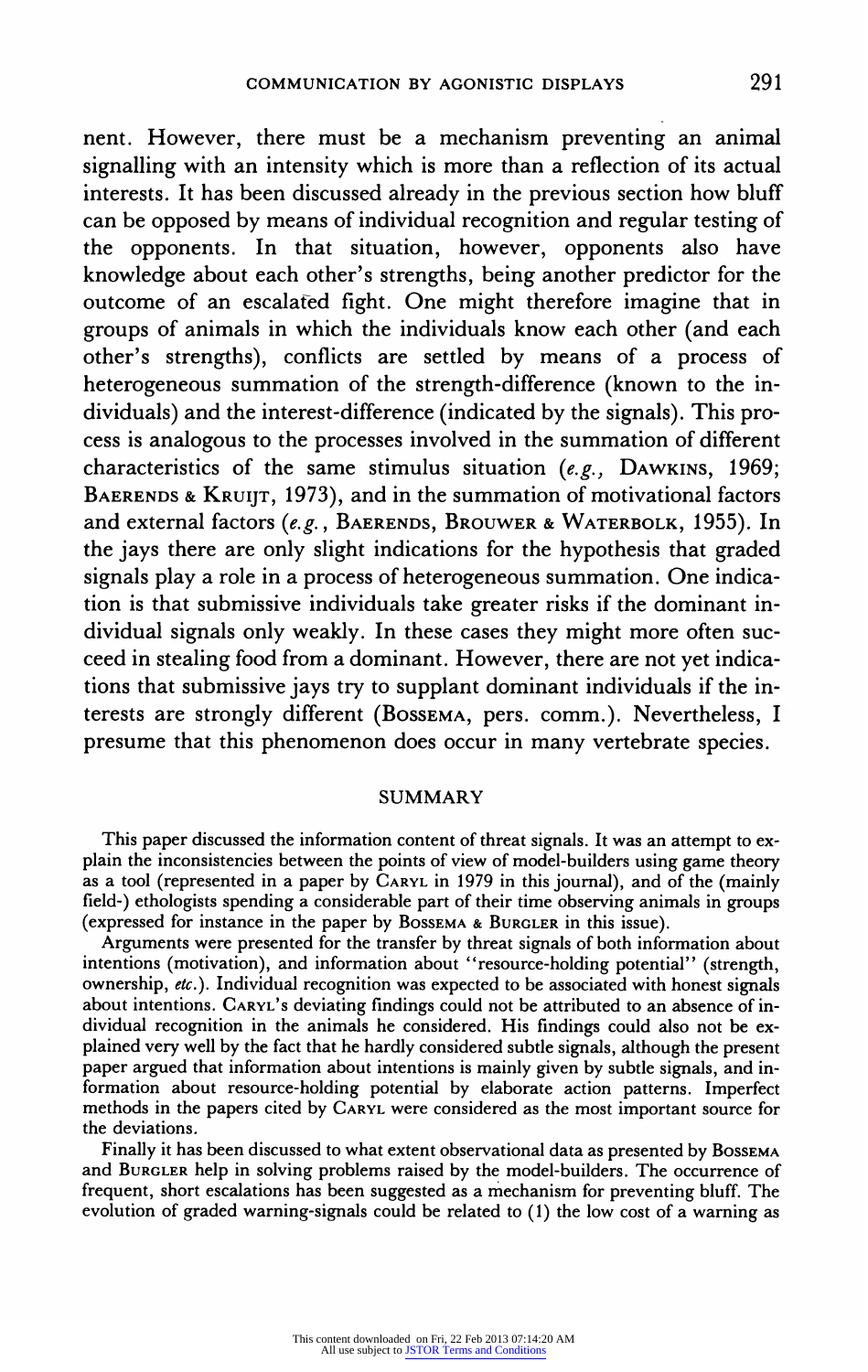**compared to an attack, and (2) the settlement of a conflict on the basis of differing motivations. This paper considered the possibility of heterogeneous summation of (already known) information about the resource-holding potential of an opponent, and the information about its intentions (from the displays).** 

#### **REFERENCES**

- $\rightarrow$  ANDERSSON, M. (1976). Social behaviour and communication in the great skua.  $\rightarrow$ **Behaviour 58, p. 40-77.**
- **BAERENDS, G. P., BROUWER, R. & WATERBOLK, H. T. (1955). Ethological studies on Lebistes reticulatus. 1. An analysis of the male courtship pattern. - Behaviour 8, p. 249-335.** 
	- **-- & KRUIJT, J. P. (1973). Stimulus selection. In: Constraints of learning (R. A. HINDE & J. STEVENSON-HINDE, eds), London (Academic Press).**
	- **BLURTON JONES, N. G. (1968). Observations and experiments on causation of threat displays of the great tit (Parus major). - Anim. Behav. Monogr. 1, p. 75-158.**
	- **BOSSEMA, I. & BURGLER, R. R. (1980). Communication during monocular and binocular looking in European jays (Garrulus g. glandarius). - Behaviour 74, p. 274-283.**
	- **BRIAN, A. D. (1949). Dominance in the great tit. Scot. Naturalist 61, p. 144-155.**
- **→ CARYL, P. G. (1979). Communication by agonistic displays: what can game theory contribute to ethology. - Behaviour 68, p. 136-169.**
- **CLUTTON-BROCK, T. H. & ALBON, S. D. (1979). The roaring of red deer and the evolution of honest advertisement. - Behaviour 69, p. 145-170.**
- $\rightarrow$  CULLEN, I. M. (1966). Reduction of ambiguity through ritualization.  $-$  Phil. Trans. **Roy. Soc. B. 251, p. 363-374.** 
	- **DAVIES, N. B. & HALLIDAY, T. M. (1978). Deep croaks and fighting assessment in toads Bufo bufo. - Nature, Lond. 274, p. 663-685.**
	- **DAWKINS, R. (1969). The attention threshold model. Anim. Behav. 17, p. 134-141. -- & KREBS, J. R. (1978). Animal signals: information or manipulation. - In: Behavioural ecology, an evolutionary approach (J. R. KREBS & N. B. DAVIES, Eds), Oxford (Blackwell).**
	- **DRENT, P. J. (in prep.). Thesis, University of Groningen.**
- → DUNHAM, W. D. (1966). Agonistic behaviour in captive rose-breasted grosbeaks, *Pheuc***ticus ludovicianus (L.). - Behaviour 27, p. 160-173.**
- **GALUSHA, J. G. & STOUT, J. P. (1977). Aggressive communication by Larus glaucescens**  Part IV: Experiments on visual communication. — Behaviour 62, p. 222-235.
- **MAYNARD SMITH, J. (1974). The theory of games and the evolution of animal conflicts. J. theor. Biol. 47, p. 209-221.**
- $\rightarrow$  **-** (1979). Game theory and the evolution of behaviour. **-** Proc. Roy. Soc. B. 205.
- **--& PARKER, G. A. (1976). The logic of asymmetric contests. Anim. Behav. 24, p. 159-175.**
- $\rightarrow$  --  $\arrow$  **PRICE, G. R. (1973). The logic of animal conflicts. Nature, Lond. 246, p. 15-18.**

- **PARKER, G. A. (1974). Assessment strategy and the evolution of fighting behaviour.**  $-$  **[. theor. Biol. 47, p. 223-243.** 
	- **PERDECK, A. C. (1960). Observations on the reproductive behaviour of the great skua or bonxie, Stercorarius s. skua (Briinn.), in Shetland. - Ardea 48, p. 111-136.**
	- **RHIJN, J. G. VAN (in prep.). Units of behaviour in the black-headed gull, Larus ridibundus L.**
	- **& VODEGEL, R. (in press). Being honest about one's intentions, an evolutionary stable strategy for animal conflicts. - J. theor. Biol.**

**MOYNIHAN, M. (1955). Some aspects of reproductive behavior in the black-headed gull (Larus r. ridibundus L.) and related species. - Behaviour, Suppl. 4.**